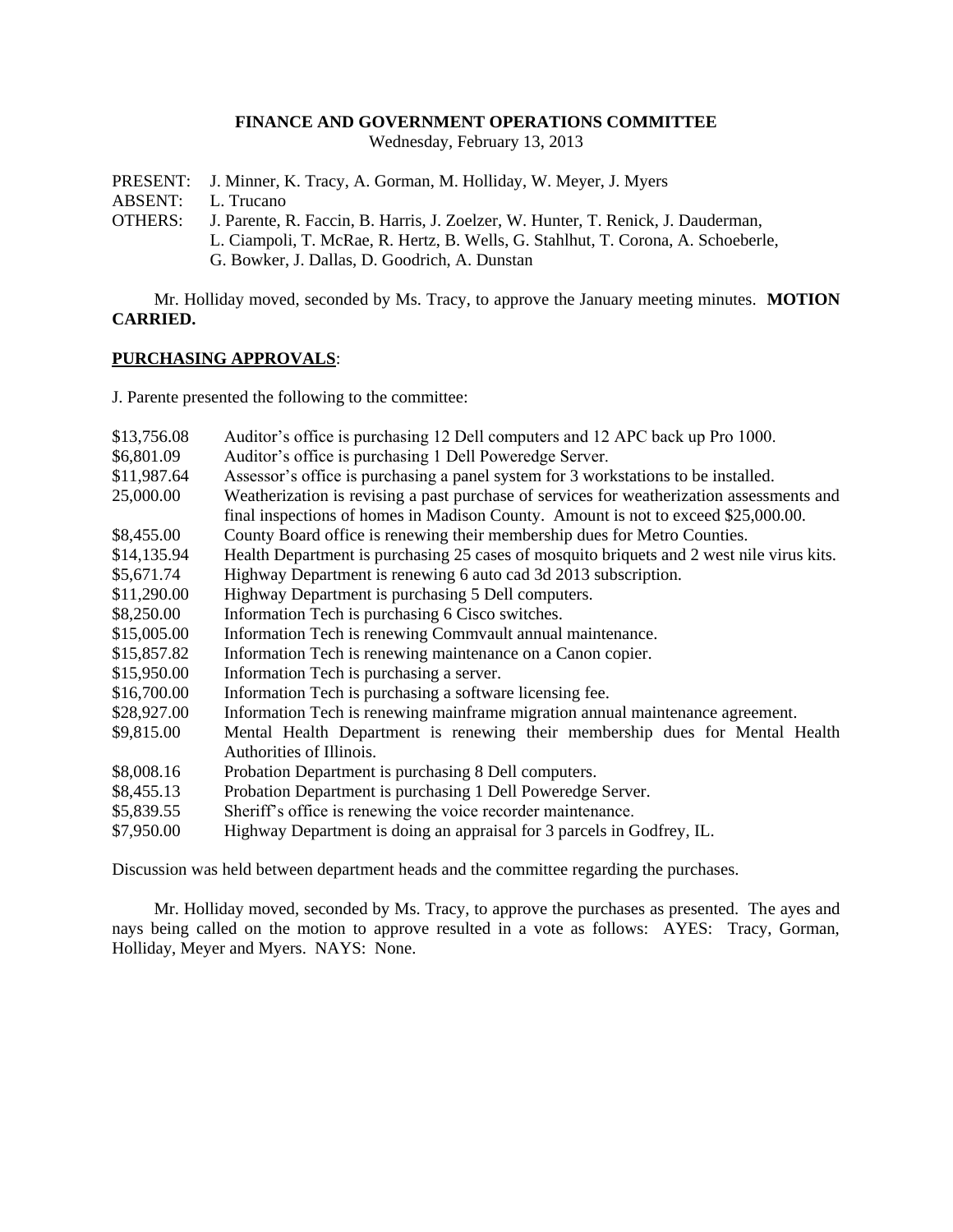# **RESOLUTIONS**:

J. Parente presented the following to the committee:

- 1. Resolution Awarding Bids for Weatherization Vendors.
- 2. Resolution Awarding Contract for Home Weatherization Program.
- 3. Resolution to Purchase Upgrade to Control Systems at the Madison County Jail for the Madison County Sheriff's Office.
- 4. Resolution to Purchase 74 PTS-Plate Rack Kit and 74 Warrior II-Level IIIA Ballistic Helmet-Black for the Madison County Sheriff's Office.

Discussion was held between department heads and the committee regarding the resolutions.

Ms. Tracy moved, seconded by Ms. Gorman, to approve the resolutions as presented. The ayes and nays being called on the motion to approve resulted in a vote as follows: AYES: Tracy, Gorman, Holliday, Meyer and Myers. NAYS: None.

#### **REFUNDS**:

| \$395.00 | 22 checks issued to individuals from Animal Control due to overpayment of registration |
|----------|----------------------------------------------------------------------------------------|
|          | fees.                                                                                  |
| \$10.00  | Refund issued from Recorder of Deeds payable to a business due to overpayment of fees. |
| \$32.62  | Refund issued from SSA #1 payable to and individual due to overpayment at closing.     |
| \$460.00 | 21 checks issued to individuals from Animal Control due to overpayment on registration |
|          | fees.                                                                                  |

Mr. Holliday moved, seconded by Ms. Tracy, to approve the refunds as presented. The ayes and nays being called on the motion to approve resulted in a vote as follows: AYES: Tracy, Gorman, Holliday, Meyer and Myers. NAYS: None.

## **APPROPRIATION RESOLUTIONS**:

R. Faccin presented the following to the committee:

- 1. Immediate Emergency Appropriation-2013 Child Advocacy Center-NJS Foundation-Commerce Bank Trustee Grant.
- 2. Immediate Emergency Appropriation-2013 CAC-Alton Woman's Home Association Grant.

Ms. Tracy moved, seconded by Ms. Gorman, to approve the resolutions as presented. The ayes and nays being called on the motion to approve resulted in a vote as follows: AYES: Tracy, Gorman, Holliday, Meyer and Myers. NAYS: None.

R. Faccin submitted the monthly report of Claims and Transfers for January, 2013.

Ms. Tracy moved, seconded by Ms. Gorman, to accept the report as presented. The ayes and nays being called on the motion to approve resulted in a vote as follows: AYES: Tracy, Gorman, Holliday, Meyer and Myers. NAYS: None.